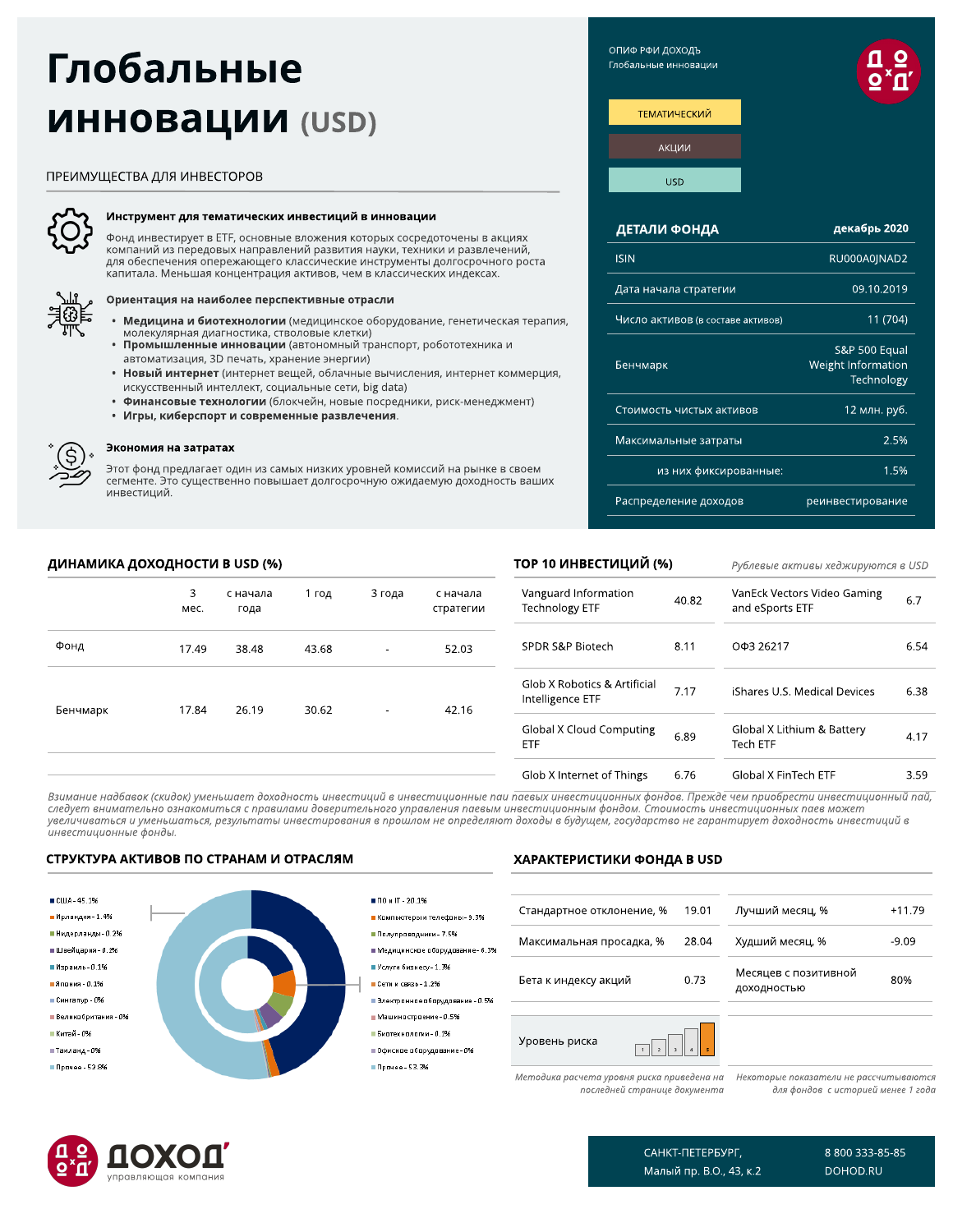# ДОПОЛНИТЕЛЬНЫЕ ПОКАЗАТЕЛИ ДОХОДНОСТИ

# ДОХОДНОСТЬ В ГОДОВЫХ В USD (%)

|          | 1Y    |   | 3Y 5Y 7Y                 |   | 10Y                      | С начала<br>стратегии |
|----------|-------|---|--------------------------|---|--------------------------|-----------------------|
| Фонд     | 43.82 | ٠ | ۰                        | ۰ | ٠                        | 43.18                 |
| Бенчмарк | 30.71 | ٠ | $\overline{\phantom{0}}$ | ۰ | $\overline{\phantom{a}}$ | 35.17                 |

Не рассчитываются для фондов с историей менее 1 года

# доходность по годам в USD (%)

|          | 2020        | 2019 |
|----------|-------------|------|
| Фонд     | 38.48       | 9.79 |
| Бенчмарк | 26.19 12.65 |      |

# ДИНАМИКА ДОХОДНОСТИ В USD (%)



# УСЛОВИЯ ИНВЕСТИРОВАНИЯ

| Объем инвестиций                                  |      | Скидки/надбавки                                                                                                                           |             | Расходы (учитываются в стоимости пая)                                  |               |
|---------------------------------------------------|------|-------------------------------------------------------------------------------------------------------------------------------------------|-------------|------------------------------------------------------------------------|---------------|
| Минимальная<br>первоначальная<br>инвестиция, руб. | 1000 | Комиссии при покупке<br>(надбавки)                                                                                                        | ОТСУТСТВУЮТ | Вознаграждение<br>управляющей<br>компании, в год                       | 1.20%         |
| Минимальная<br>последующая<br>инвестиция, руб.    | 1000 | Комиссия при погашении<br>при сроке владения паями<br>менее 365 дней (скидка)                                                             | 1.5%        | Вознаграждение<br>специализированного<br>депозитария и<br>регистратора | 0.30%         |
|                                                   |      | Комиссия при погашении<br>для профессиональных<br>участников рынка ценных<br>бумаг и сроке владения<br>паями до 10 дней<br>(включительно) | 1.5%        | Прочие расходы, в год                                                  | не более 1.0% |
|                                                   |      | Комиссия при погашении<br>для УК ДОХОДЪ как<br>доверительного<br>управляющего                                                             | отсутствуют | Итого фиксированные<br>затраты                                         | 1.50%         |
|                                                   |      |                                                                                                                                           |             | Итого максимально<br>допустимые затраты                                | 2.50%         |